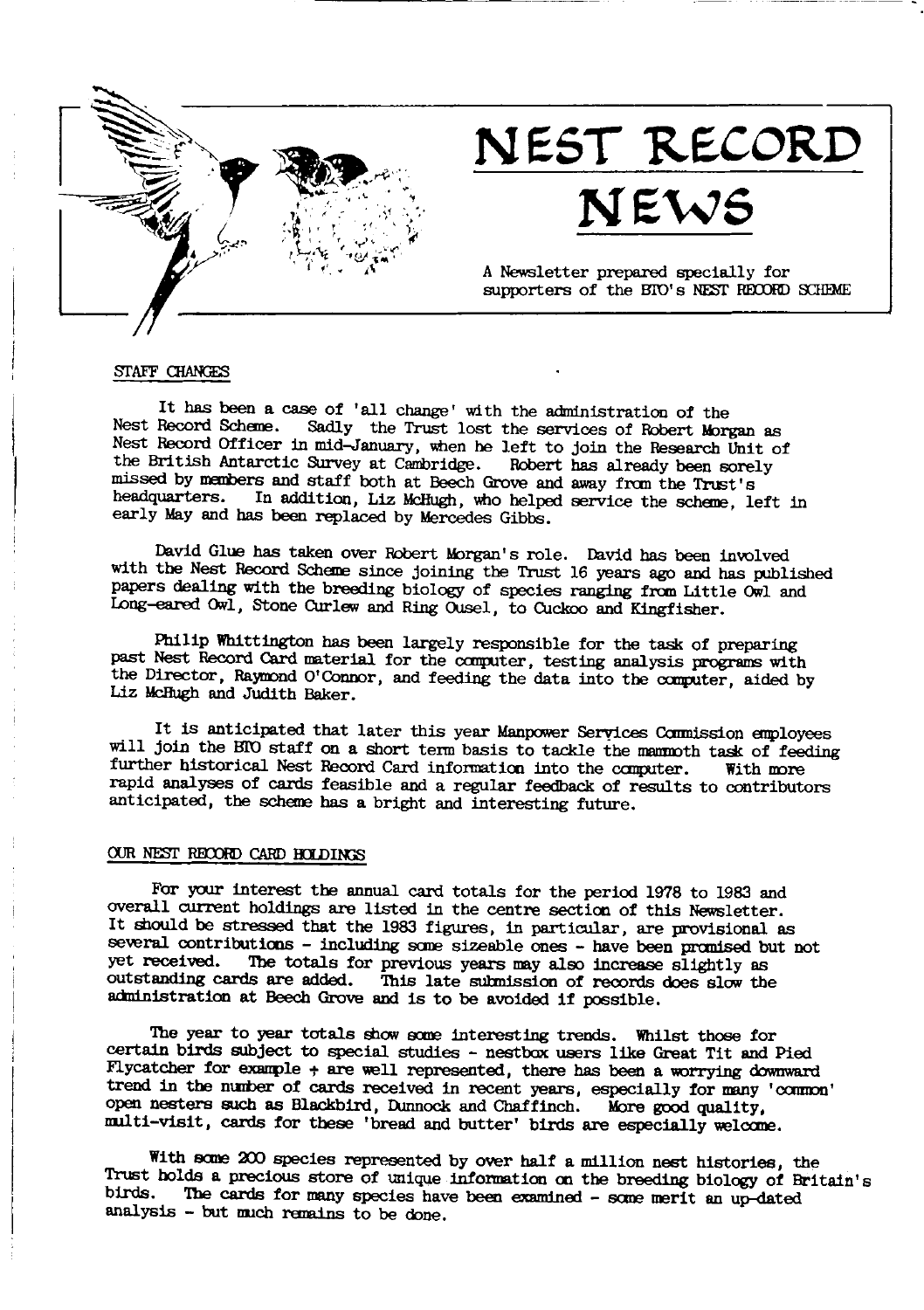#### THE 1983 CARD INTAKE

Although the story is still incomplete, it is interesting to scan the 1983 figures. Contributions have been received so far from over 275 recorders - each valuable whether for one or over a hundred cards - and the chance is taken now to thank everyone for their welcome support.

For interest's sake a broad selection of a few contributors are listed below, in alphabetical order, together with a few of their more notable species card totals. Certain observers provide an extremely helpful service in co-ordinating the activities of a single bird club, ringing group, bird observatory, or natural history society, whilst promoting the scheme within such organizations at the same One observer, therefore, may reflect the efforts of a dozen or more hard time. working individuals. If you can encourage fellow nest finders to contribute, to help guide their fieldwork, or send us the addresses of possible future supporters, this would be appreciated.

W.D. Allen (Shropshire) 173 cards including 34 Blue Tit; R.E. Batty (Middlesex) 154 cards including 48 Blackbird; G. Bottomley (RSPB, Cumbria) 111 cards including 38 Great Tit, 37 Pied Flycatcher; K. Briggs (Lancaster Birdwatching Society, Lancs) 967 cards including 62 Blue Tit, 42 Song Thrush, 30 Dunnock, 25 Chaffinch; J.E.A. Brook & R. Cooke (Warwickshire) 400 cards including 22 Moorhen, 90 Blackbird; P. Burton et al. (Herts) 611 cards including 23 Sparrowhawk, 54 Kestrel, 20 Little Owl, 38 Tawny Owl; T. Carruthers (Co. Kerry) 116 cards including 28 Song Thrush, 31 Blackbird, Il Robin; J.E.S. Cooper (Sussex) 150 cards including 48 Great Tit, 42 Blue Tit; J.G. Cranfield (Stanford Ringing Group, Leics) 215 cards including 36 Coot, 26 Reed Bunting; P.G. & S.G. Davis (Surrey) 147 cards including 16 Stonechat, 8 Dartford Warbler, 20 Willow Warbler, 20 Meadow Pipit; F. Davison (Northumbria Ringing Group) 243 cards including 34 Swallow, 88 Great Tit, 44 Pied Flycatcher; R.A. Denyer (Surrey) 102 cards including 20 Swallow; N. Dymond (Shetland) 114 cards including 21 Red-throated Diver, Merlin, Whimbrel, and Peregrine; H.R. Hammacott (Bristol Naturalists Society) 313 cards including 40 Lapwing, 50 Willow Warbler; A. Harris (Rye Meads Ringing Group, Herts); 251 cards including 48 Reed Warbler, 18 Sedge Warbler, 21 Linnet; R.J. Haycock (Dyfed) 121 cards including 14 Great Tit, 60 Pied Flycatcher; 1. & P. Hildred (Lincs) 245 cards including 26 Song Thrush, 36 House Sparrow; 1. R. Holness (Norfolk) 244 cards including 88 Swallow; J. Kieser (Hants)<br>206 cards including 32 Blue Tit; R. Lambert (Gibraltar Point Bird Obs. Lincs)<br>202 cards including 64 Ringed Ployer, 25 Little Tern, 44 Tree Sparrow; J.M.S. Lewis (Gwent) 128 cards including Hen Harrier, Peregrine, Crossbill; J.V. Lloyd (Dyfed) 138 cards including 22 Pied Flycatcher; R.J. Louch/D. Tompson (Oxon) 500 cards including 84 Blackbird, 18 Sedge Warbler, 20 Blackcap, 26 Yellowhammer; C.F. Mapletoft (Birkland Ringing Group, Notts) 607 cards including 86 Great Tit, 142 Blackbird, 42 Dunnock, 26 Chaffinch; C. Matthews et. al (Avon) 114 cards including 23 Swallow; P. Maynard (Hants) 130 cards including Hobby, 12 Swallow; P.F.J. Playford (Gwent) 100 cards including 73 Pied Flycatcher; J. Richardson (Durham) 282 cards including 2 Goosander, 22 Blue Tit, 37 Song Thrush, 45 Blackbird; I.T. Rowlands (Glos.) 276 cards including 170 Blue Tit, 46 Great Tit, 51 Pied Flycatcher; R. Smith (Aberdeen) 141 cards including 12 Sedge Warbler, 26 Whitethroat, 24 Willow Warbler; R. Squires (Powys) 141 cards including 66 Pied Flycatcher, Red Kite; R.J. Stevens Trent Valley Birdwatchers, Notts) 104 cards including 30 Coot, 11 House Martin; R.L. Swann (Glenurquhart Bird Club, Inverness) 202 cards including 18 Buzzard. Beregrine, 19 Tawny Owl, 2 Redwing, 9 Redstart; S. Tyler (Gwent) 127 cards<br>including Merlin, 44 Dipper, 15 Pied Flycatcher, 22 Grey Wagtail; S. Unwin<br>(Staffs) 174 cards including 10 Moorhen, 44 Blackbird, 10 Dunnock, 14 Li L.L.J. Vick (Edinburgh) 195 cards including 88 Dipper, 18 Ring Ouse1, 38 Wheatear, 39 Whinchat; D. Warden (Bristol) 171 cards including 13 Great Crested Grebe, 15 Coot, 43 Reed Warbler; I. Wolfenden (Liverpool) 159 cards including 66 Skylark, 21 Meadow Pipit, 13 Linnet.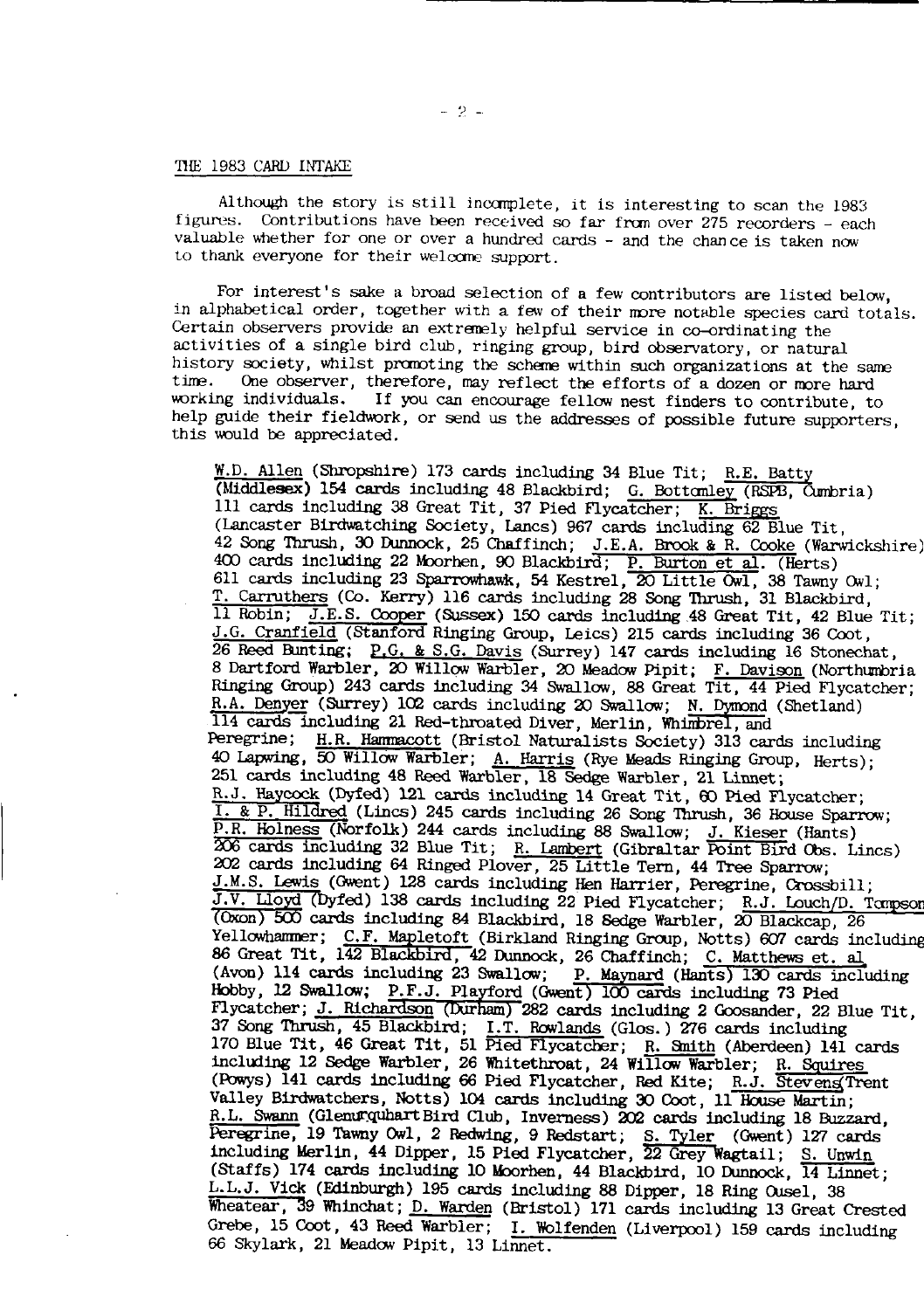# EARLY RETURN OF CARDS WELCOMED

Do please send on those outstanding 1983 cards as soon as possible but not at the expense of current fieldwork! An early return of the present season's cards (by the end of the year please) would help us at the BTO to form an early picture of the successes and failures during 1984. Do bear in mind, however, those multi-brooded species and aim, where possible, to obtain records for the whole season, which for some birds lasts from March to August, or even later. Members are already commenting on the early success of certain waterfowl and resident passerines during an exceptionally sumny April and early May enjoyed in most areas. This followed a delayed season as northern Britain was held in the grip of severe weather during parts of February and March. This year already promises to be an interesting one for nest recorders and it is hoped to publish the story in later issues of BTO News.

#### A BETTER SPREAD OF RECORDS

Cards from all situations are welcomed but certain regions and habitats are noticeably under-recorded and merit greater attention. Extra contributions away from the Home Counties, especially from SW England, E. England, the north Midlands, NW England, Wales, Scotland and Northern Ireland are needed. Broad-leaved woodland, young forestry plantations, scrub, coastal habitats, heath and moor, downland, arable farmland, wetlands and, surprisingly, urban housing areas are among those habitats worthy of extra coverage.

# KEY SPECIES TO AIM FOR

It cannot be stressed too strongly how much cards for all species are welcome, but a range of 'target' birds merit special attention. These 'key' species worth bearing in mind are:

Great Crested Grebe, Little Grebe, Matte Swan, Mallard, Sparrowhawk, Buzzard, Kestrel, Moorhen, Coot, Oystercatcher, Ringed Plover, Lapwing, Snipe, Curlew, Redshank, Common Sandpiper, Black-headed Gull, Common Gull, Common Tern, Arctic Tern, Stock Dove, Woodpigeon, Collared Dove, Turtle Dove, Cuckoo, Little Owl, Swift, Swallow, House Martin, Meadow Pipit, Wren, Dunnock, Robin, Stonechat, Wheatear, Ring Ousel, Blackbird, Song Thrush, Mistle Thrush, Sedge Warbler, Reed Warbler, Whitethroat, Blackcap, Willow Warbler, Goldcrest, Spotted Flycatcher, Long-tailed Tit, Coal Tit, Treecreeper, Magpie, Jackdaw, Rook, Carrion Crow, Raven, Chaffinch, Greenfinch, Goldfinch, Linnet, Redpoll, Bullfinch, Yellowhammer, Reed Bunting.

These birds fall into two categories. They include a range of 'indicator' species which can be used to assess variations in breeding performance between vears, regions and habitats. Others are nearing the stage where a sufficiently large sample is available to merit a detailed analysis and publication of a summary paper on the bird's breeding biology.

# CODE OF CONDUCT FOR NEST RECORDERS

Information gathered by the Nest Record Scheme provides a vital link for the Trust in its attempt to understand the mechanics that govern the annual cycle of Britain's birds. Furthermore, the year by year assessment of breeding success rates can provide an invaluable check on the quality of the environment. It is encouraging to know that pure science and conservation are being helped each time a small green card is completed.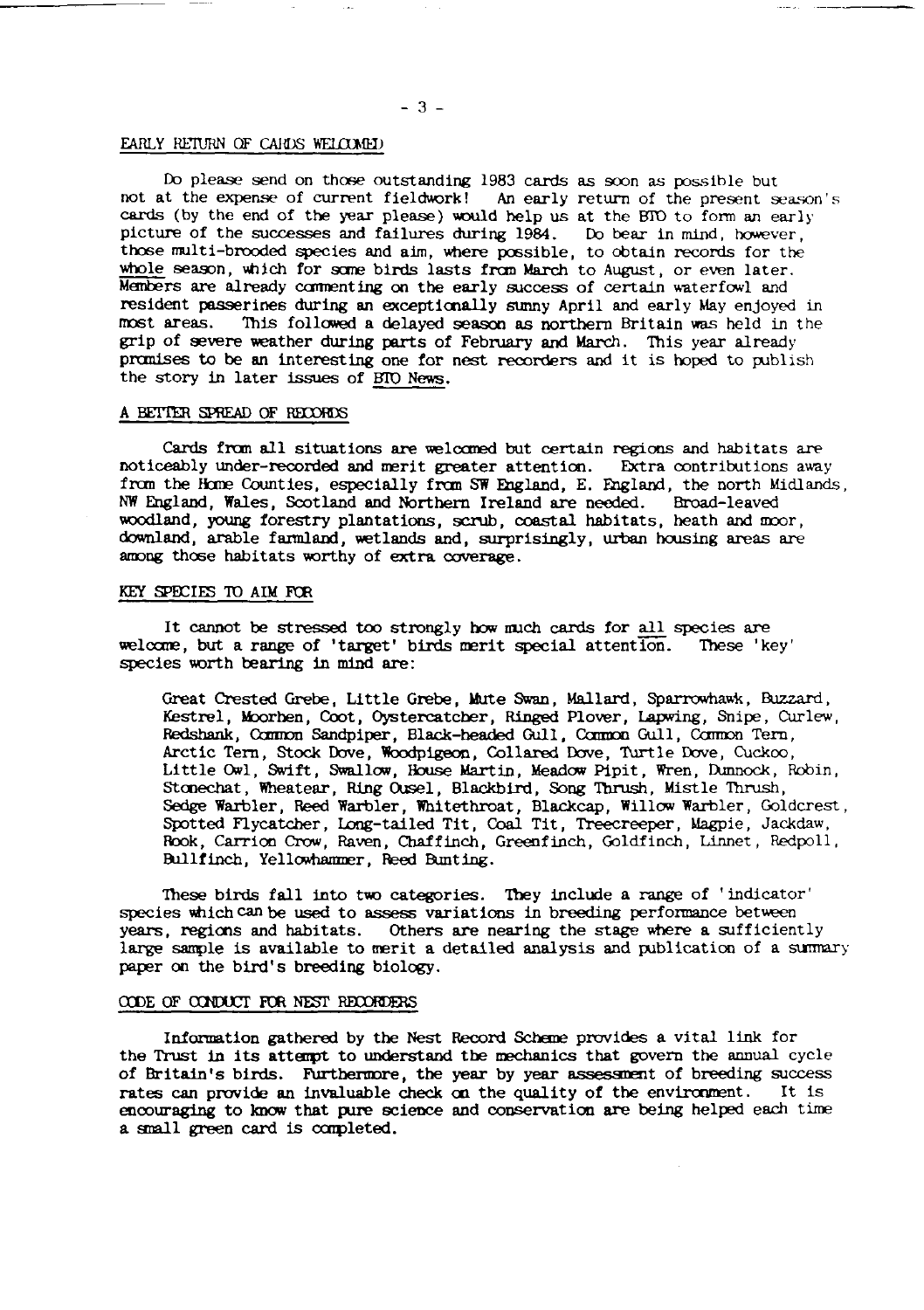TOTALS FOR NEST RECORD SCHEME FROM 1977 - 1983

| Species              | Pre 1977 | 1977                                                                                                                                              | 1978                         | 1979           | 1980                  | 1981           | 1982                     | 1983                                                                                                                                              | Total       |
|----------------------|----------|---------------------------------------------------------------------------------------------------------------------------------------------------|------------------------------|----------------|-----------------------|----------------|--------------------------|---------------------------------------------------------------------------------------------------------------------------------------------------|-------------|
| Red-throated Diver   | 594      | $54 -$                                                                                                                                            | 47                           | 58             | 19                    | 54             | 87                       | 27                                                                                                                                                | $9+C$       |
| Black-throated Diver | 76       | 10                                                                                                                                                | 4                            | 7              | 4                     | 3              | 5                        | 8                                                                                                                                                 | 117         |
| Little Grebe         | 850      | 79                                                                                                                                                | 55                           | 63             | 54                    | 36             | 27                       | 23                                                                                                                                                | 1187        |
| Great Crested Grebe  | 1202     | 86                                                                                                                                                | 71                           | 33             | 31                    | 23             | 26                       | 41                                                                                                                                                | 1513        |
| Slavonian Grebe      | 90       | 6                                                                                                                                                 | 4                            | 2              | 7                     | 4              | 4                        | 1                                                                                                                                                 | 118         |
| Black-necked Grebe   | 7        | $\hskip1.6pt\hskip1.6pt\hskip1.6pt\hskip1.6pt\hskip1.6pt\hskip1.6pt\hskip1.6pt\hskip1.6pt\hskip1.6pt\hskip1.6pt\hskip1.6pt\hskip1.6pt\hskip1.6pt$ | $\qquad \qquad$              | -              | -                     | -              | $\overline{\phantom{0}}$ |                                                                                                                                                   |             |
| Pulmar               | 1114     | 45                                                                                                                                                | 101                          | 52             | 25                    | 28             | 37                       | 24                                                                                                                                                | 1426        |
| Manx Shearwater      | 51       | -                                                                                                                                                 | $\blacksquare$               | $\blacksquare$ | $\bullet$             |                |                          |                                                                                                                                                   | 51          |
| Storm Petrel         | 14       |                                                                                                                                                   | $\bullet$                    | 1              | ı                     | ı              | ı                        |                                                                                                                                                   | 16          |
| Gannet               | 16       | ı                                                                                                                                                 | $\qquad \qquad \blacksquare$ |                |                       |                |                          |                                                                                                                                                   | 17          |
| Cormorant            | 613      | 18                                                                                                                                                | 22                           | 11             | 5                     | 9              | 107                      |                                                                                                                                                   | 785         |
| Shag                 | 1332     | 27                                                                                                                                                | 53                           | 23             | 152                   | 73             | 59                       | 23                                                                                                                                                | 1742        |
| Bittern              | 7        | 4                                                                                                                                                 | ۰                            | $\bullet$      | $\tilde{\phantom{a}}$ | $\overline{a}$ | -                        | $\hskip1.6pt\hskip1.6pt\hskip1.6pt\hskip1.6pt\hskip1.6pt\hskip1.6pt\hskip1.6pt\hskip1.6pt\hskip1.6pt\hskip1.6pt\hskip1.6pt\hskip1.6pt\hskip1.6pt$ | $\mathbf u$ |
| Grey Heron           | 1311     | 32                                                                                                                                                | 48                           | 72             | 52                    | 64             | 30                       | 7                                                                                                                                                 | 1616        |
| Mute Swan            | 1756     | 88                                                                                                                                                | 112                          | 81             | 85                    | 87             | 92                       | 43                                                                                                                                                | 2344        |
| Greylag Goose        | 92       | 8                                                                                                                                                 | 11                           | 15             | 13                    | 12             | 11                       | 3                                                                                                                                                 | 165         |
| Canada Goose         | 524      | 41                                                                                                                                                | 51                           | 43             | 38                    | 28             | 47                       | 18                                                                                                                                                | 790         |
| Shelduck             | 121      | 9                                                                                                                                                 | 4                            | 8              | 8                     | 2              | 1                        | 4                                                                                                                                                 | 157         |
| Mandarin             | 32       | 3                                                                                                                                                 | 2                            | 5              | 9                     | 8              | 7                        | 7                                                                                                                                                 | 73          |
| Wigcon               | 66       | 5                                                                                                                                                 | 3                            | 4              | 2                     | 4              | 3                        |                                                                                                                                                   | 87          |
| Gadwall              | 30       |                                                                                                                                                   | ı                            | ı              | ı                     | 2              | 5                        |                                                                                                                                                   | 40          |
| Teal                 | 117      | 11                                                                                                                                                | 4                            | 3              | 3                     | 5              | ı                        | 3                                                                                                                                                 | 147         |
| Mallard              | 5مىر     | 254                                                                                                                                               | 251                          | 219            | 237                   | 174            | 134                      | 92                                                                                                                                                | 4826        |
| Pintail              | 3        |                                                                                                                                                   |                              |                |                       |                |                          | 2                                                                                                                                                 | 5           |
| Garganey             | 5        |                                                                                                                                                   |                              |                |                       |                |                          |                                                                                                                                                   |             |

 $\mathbf{r}$ 

 $\mathbf{r}$ 

 $\mathbf{I}$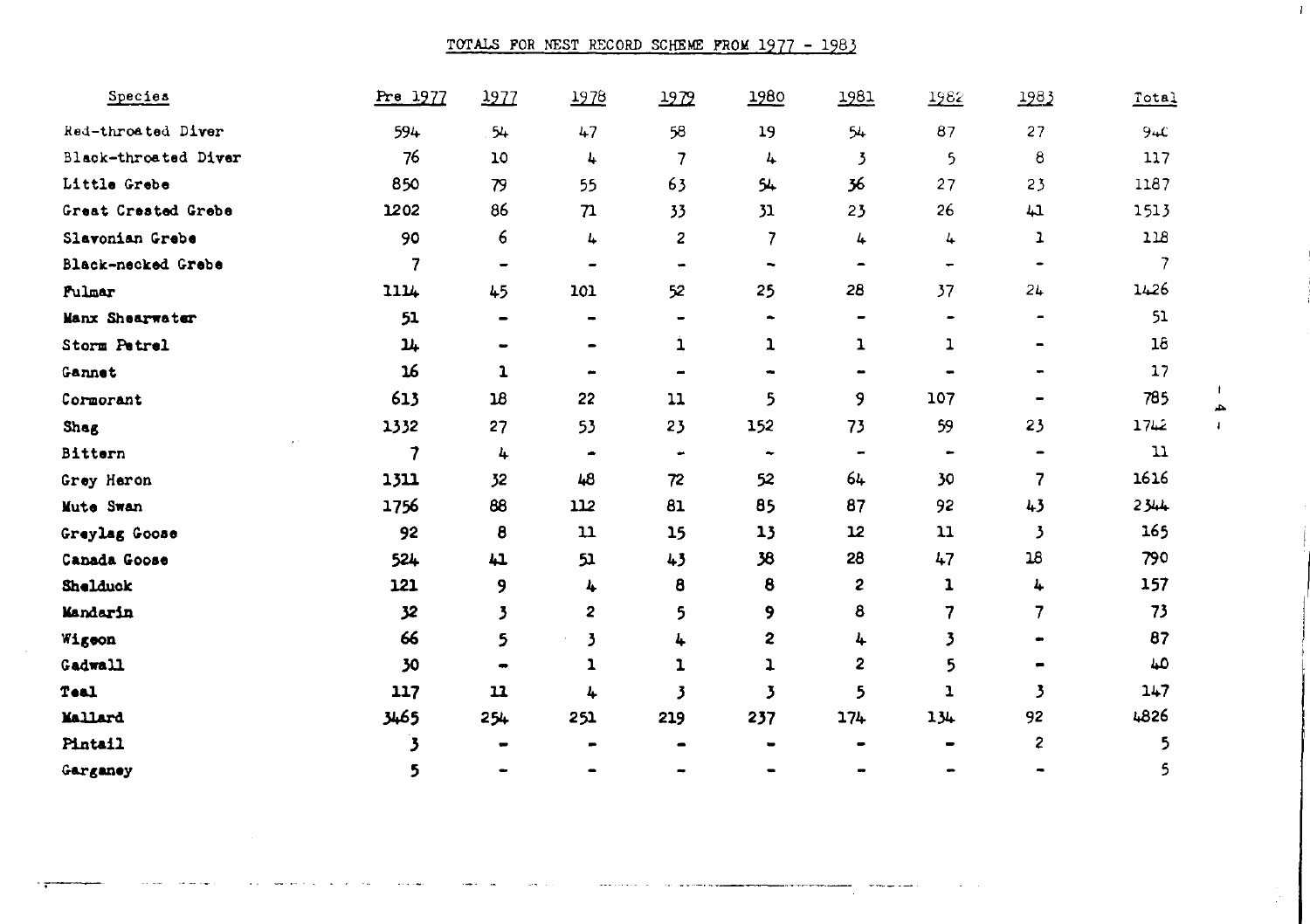| Species                | Pre 1977                 | 1977           | 1978                         | 1979                                                                                                                                              | 1980                     | 1981                         | 1982                                                                                                                                              | 1983                    | Total |
|------------------------|--------------------------|----------------|------------------------------|---------------------------------------------------------------------------------------------------------------------------------------------------|--------------------------|------------------------------|---------------------------------------------------------------------------------------------------------------------------------------------------|-------------------------|-------|
| Shoveler               | 62                       | 3              | 5                            | $\overline{2}$                                                                                                                                    | 4                        | ı                            | ı                                                                                                                                                 | 1                       | 79    |
| Pochard                | 66                       | 5              | 2                            | 3                                                                                                                                                 | ı                        | 2                            | ı                                                                                                                                                 | $\overline{\mathbf{c}}$ | 82    |
| Tufted Duck            | 373                      | 27             | 27                           | 33                                                                                                                                                | 41                       | $\mathfrak{u}$               | 6                                                                                                                                                 | 13                      | 534   |
| Eider                  | 830                      | 24             | 39                           | 37                                                                                                                                                | 20                       | 17                           | 10                                                                                                                                                | 8                       | 985   |
| Common Sooter          | 12                       | $\blacksquare$ | $\blacksquare$               | $\hskip1.6pt\hskip1.6pt\hskip1.6pt\hskip1.6pt\hskip1.6pt\hskip1.6pt\hskip1.6pt\hskip1.6pt\hskip1.6pt\hskip1.6pt\hskip1.6pt\hskip1.6pt\hskip1.6pt$ | $\hbox{ }$               | ۰                            |                                                                                                                                                   | -                       | 12    |
| Red-breasted Merganser | 153                      | 11             | 8                            | 8                                                                                                                                                 | ı                        | 3                            | 4                                                                                                                                                 | ı                       | 189   |
| Goosander              | 59                       | $\blacksquare$ | 10                           | 7                                                                                                                                                 | 4                        | $\overline{c}$               | 8                                                                                                                                                 | 5                       | 95    |
| Ruddy Duck             | $\mathbf{2}$             | ı              | $\overline{\phantom{0}}$     |                                                                                                                                                   |                          | $\qquad \qquad \blacksquare$ | $\hskip1.6pt\hskip1.6pt\hskip1.6pt\hskip1.6pt\hskip1.6pt\hskip1.6pt\hskip1.6pt\hskip1.6pt\hskip1.6pt\hskip1.6pt\hskip1.6pt\hskip1.6pt\hskip1.6pt$ | 2                       | 5     |
| Honey Buzzard          | 2                        | -              | $\qquad \qquad \blacksquare$ |                                                                                                                                                   |                          |                              |                                                                                                                                                   | $\blacksquare$          | 2     |
| Red Kite               | 3                        | -              |                              |                                                                                                                                                   |                          |                              |                                                                                                                                                   | 2                       | 5     |
| Marsh Harrier          | 3                        | $\blacksquare$ | -                            | -                                                                                                                                                 | $\blacksquare$           | ۰                            | $\blacksquare$                                                                                                                                    | ۰                       | 3     |
| Hen Harrier            | 88                       | 16             | 15                           | 14                                                                                                                                                | 20                       | ${\bf 18}$                   | 32                                                                                                                                                | 88                      | 291   |
| Montagu's Harrier      | 29                       | $\overline{a}$ | ۰                            | $\blacksquare$                                                                                                                                    | $\blacksquare$           | $\overline{\phantom{0}}$     | $\qquad \qquad \blacksquare$                                                                                                                      | -                       | 29    |
| Goshawk                | $\overline{\mathcal{L}}$ | $\blacksquare$ | $\overline{\phantom{a}}$     | -                                                                                                                                                 | -                        | $\blacksquare$               | $\overline{\phantom{0}}$                                                                                                                          | 3                       | 1C    |
| Sparrowhawk            | 884                      | 166            | 189                          | 173                                                                                                                                               | 181                      | 126                          | 95                                                                                                                                                | 148                     | 1962  |
| Buzzard                | 1355                     | 119            | 80                           | 66                                                                                                                                                | 89                       | 86                           | 77                                                                                                                                                | 118                     | 1990  |
| Golden Eagle           | 137                      | 4              | 5                            | 15                                                                                                                                                | 5                        | 11                           | 17                                                                                                                                                | 24                      | 218   |
| Osprey                 | 15                       | 1              | $\blacksquare$               | ۰                                                                                                                                                 | -                        | $\overline{\phantom{a}}$     | $\blacksquare$                                                                                                                                    | ı                       | 17    |
| Kestrel                | 1993                     | 118            | 129                          | 129                                                                                                                                               | 119                      | 92                           | 126                                                                                                                                               | 87                      | 2793  |
| Merlin                 | 346                      | 54             | 54                           | 57                                                                                                                                                | 45                       | 13                           | 27                                                                                                                                                | 55                      | 651   |
| Hobby                  | 107                      | 15             | 24                           | 7                                                                                                                                                 | 17                       | 19                           | 21                                                                                                                                                | 19                      | 229   |
| Peregrine              | 233                      | $\mathfrak u$  | 26                           | 18                                                                                                                                                | 21                       | 27                           | 21                                                                                                                                                | 79                      | $+36$ |
| Red Grouse             | 300                      | 19             | 16                           | 12                                                                                                                                                | 13                       | 7                            | 12                                                                                                                                                | 7                       | 386   |
| Ptarmigan              | 53                       | 3              | 3                            | 4                                                                                                                                                 | 1                        | 10                           | $\overline{c}$                                                                                                                                    | 1                       | 77    |
| Black Grouse           | 27                       | $\mathbf{1}$   | 1                            | $\mathbf{1}$                                                                                                                                      | $\overline{\phantom{a}}$ | $\overline{\phantom{a}}$     | -                                                                                                                                                 | $\blacksquare$          | 30    |
| Capercaillie           | 47                       | $\overline{c}$ | 4                            | $\overline{\mathcal{L}}$                                                                                                                          | $\overline{\phantom{a}}$ | T                            | $\overline{\mathbf{5}}$                                                                                                                           | ı                       | 60    |

 $\mathbf{A}$  $\frac{1}{\sqrt{2}}$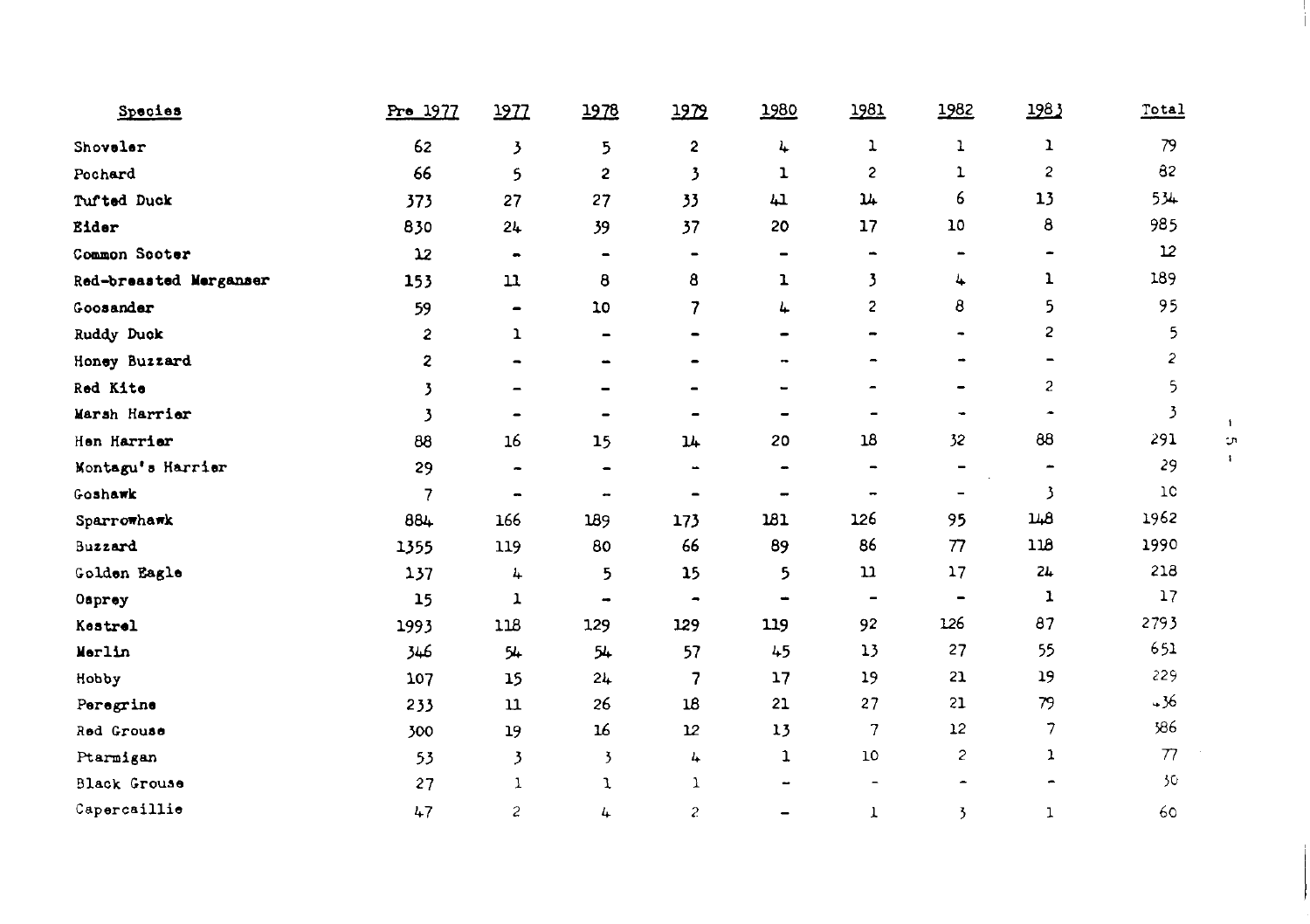| Species              | Pre 1977 | 1977                         | 1978                         | <u> 1979</u>                 | 1980                     | <u> 1981 </u>            | 1982                     | 1983                         | Tetal |
|----------------------|----------|------------------------------|------------------------------|------------------------------|--------------------------|--------------------------|--------------------------|------------------------------|-------|
| Red-legged Partridge | 243      | 14                           | 17                           | 18                           | 15                       | ୱ                        | 7                        | $\mathbf{G}$                 | 131   |
| Grey Partridge       | 545      | 28                           | 26                           | 19                           | 11                       | 1 <sub>5</sub>           | 8                        | 15                           | 565   |
| vuail                | 8        | $\qquad \qquad \blacksquare$ | -                            | $\qquad \qquad \blacksquare$ | $\blacksquare$           | $\tilde{}$               | $\qquad \qquad -$        | $\ddot{\phantom{1}}$         | 로     |
| Pheasant             | 1210     | 70                           | 50                           | 46                           | 27                       | 19                       | 35                       | 27                           | 1484  |
| Water Rail           | 43       | 2                            | $\overline{c}$               | -                            | 1                        | 3                        | -                        | 1                            | 52    |
| Cornorake            | 22       | $\mathbf 1$                  |                              | $\overline{\phantom{a}}$     | $\overline{\phantom{0}}$ | $\overline{\phantom{0}}$ | -                        |                              | 23    |
| Moorhen              | 11404    | 646                          | 600                          | 513                          | 439                      | 300                      | 280                      | 168                          | 14350 |
| Coot                 | 5284     | 342                          | 355                          | 339                          | 215                      | 252                      | 216                      | 149                          | 7152  |
| Oystercatcher        | 4316     | 422                          | 370                          | 372                          | 451                      | 261                      | 257                      | 148                          | 6597  |
| Avocet               | 3        | $\qquad \qquad \blacksquare$ | $\blacksquare$               | $\hbox{\small -}$            | $\overline{\phantom{a}}$ | $\overline{\phantom{a}}$ | $\overline{\phantom{a}}$ | $\qquad \qquad \blacksquare$ |       |
| Stone Curlew         | 214      | 40                           | 33                           | 15                           | 33                       | 12                       | 8                        | $\mathbf{u}$                 | 366   |
| Little Ringed Plover | 529      | 37                           | 60                           | 40                           | 55                       | 49                       | 45                       | 51                           | 566   |
| Ringed Plover        | 2756     | 233                          | 202                          | 188                          | 159                      | 77                       | 193                      | 120                          | 3926  |
| Kentish Plover       | 19       | -                            | $\blacksquare$               | -                            | -                        | $\blacksquare$           | $\blacksquare$           |                              | 19    |
| Dotterel             | 63       | 2                            | 5                            | 3                            | 5                        | 3                        | 8                        | 7                            | 96    |
| Golden Plover        | 286      | 26                           | 45                           | 10                           | $\mathbf{u}$             | 22                       | 18                       | 9                            | 427   |
| Lapwing              | 9658     | 464                          | 548                          | 590                          | 663                      | 508                      | 237                      | 175                          | 12643 |
| Dunlin               | 250      | 10                           | 13                           | 8                            | 8                        | 35                       | 34                       | 43                           | $+01$ |
| Snipe                | 810      | 57                           | 32                           | 36                           | 42                       | 37                       | 27                       | 21                           | 1062  |
| Woodcook             | 313      | 23                           | 19                           | 8                            | 18                       | 15                       | 16                       | 19                           | 431   |
| Black-tailed Godwit  | 5        | -                            | ı                            | $\qquad \qquad \blacksquare$ | -                        | -                        | ۰                        |                              | 6     |
| Whimbrel             | 31       | 4                            | $\qquad \qquad \blacksquare$ | ı                            | ı                        | ı                        | 3                        | 3                            | جلجة  |
| Curlew               | 1194     | 86                           | 47                           | 54                           | 67                       | 35                       | 42                       | 21                           | 46 ل  |
| kedshank             | 1108     | 110                          | 81                           | 75                           | 53                       | 33                       | 29                       | 13                           | 1502  |
| Greenshank           | 51       | 5                            | 7                            | 3                            | 10                       | 9                        | 9                        | 3                            | 97    |
| Wood Sandpiper       | 2        | $\rightarrow$                | $\qquad \qquad \blacksquare$ |                              |                          |                          |                          |                              | 2     |

 $\mathbf{r}$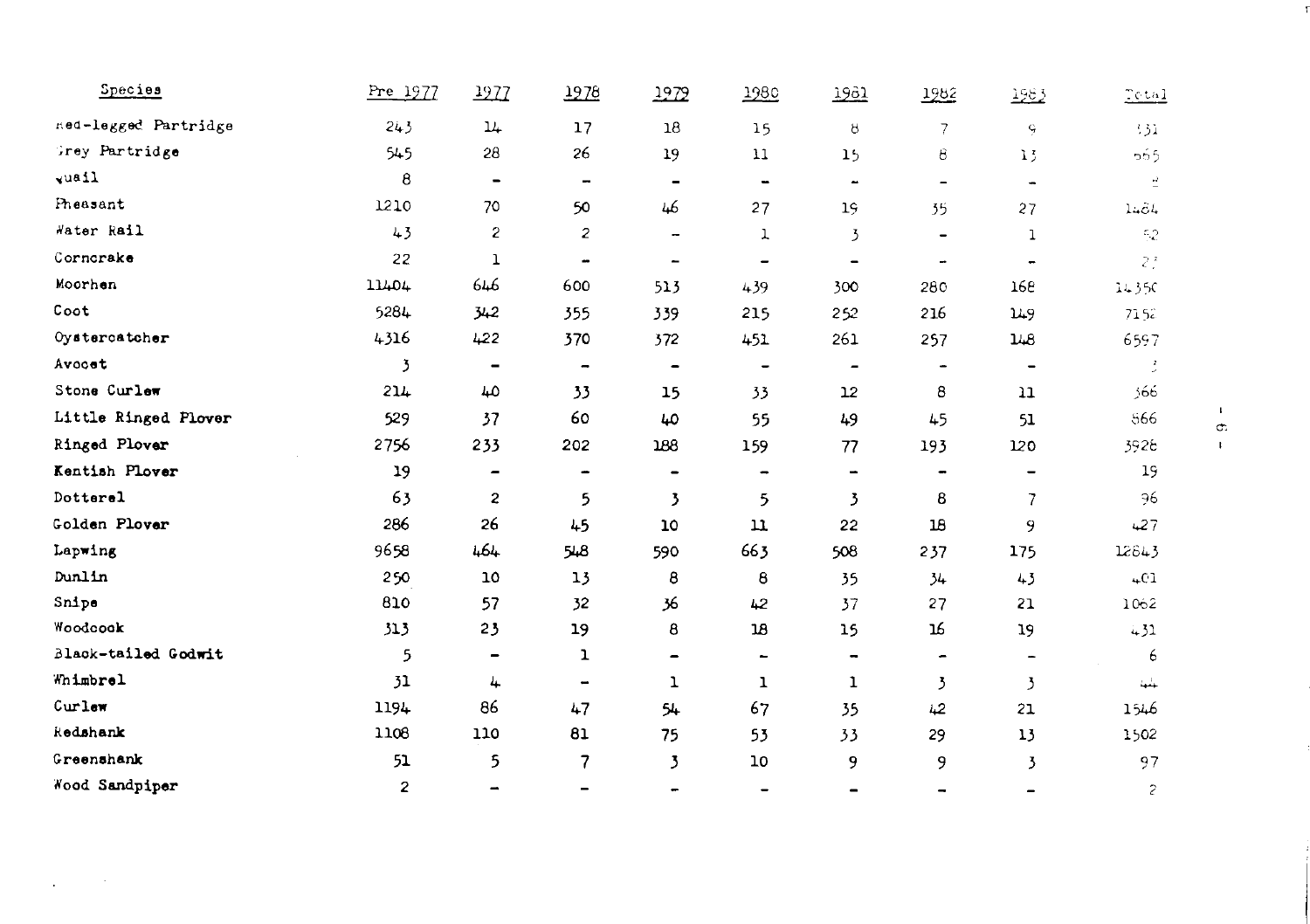| Species                  | Pre 1977 | 1977           | <u> 1978</u>    | 1979                     | 1980                     | <u> 1981</u> | 1982                    | 1983                     | Total |
|--------------------------|----------|----------------|-----------------|--------------------------|--------------------------|--------------|-------------------------|--------------------------|-------|
|                          |          | 40             | $\overline{44}$ | LO                       | 46                       | 27           | 24                      | 22                       | 824   |
| Common Sandpiper         | 581      |                | ۰               | 3                        | 3                        |              |                         | $\overline{\phantom{0}}$ | 26    |
| Red-necked Phalarope     | 20       |                |                 | 4                        | 5                        | 15           | 4                       | $\ddot{\phantom{a}}$     | 164   |
| Arctic Skus              | 124      | 3              | 5               | ı                        | $\overline{\phantom{0}}$ | ı            | 3                       | $\mathbf{z}$             | 252   |
| Great Skua               | 236      | 2              | $\overline{7}$  | 86                       | 75                       | 88           | 59                      | 44                       | 2769  |
| Black-headed Gull        | 2070     | 43             | 304             |                          | 147                      | 52           | 123                     | 20                       | 1552  |
| Common Gull              | 1047     | 57             | 57              | 49                       | 19                       | 14           | 10                      | 6                        | 678   |
| Lesser Black-backed Gull | 592      | 5              | 6               | 26                       |                          | 191          | 151                     | 37                       | 3186  |
| Herring Gull             | 2183     | 56             | 149             | 198                      | 221                      | 63           | 52                      | 3                        | 731   |
| Great Black-backed Gull  | 524      | 25             | 8               | 9                        | 47                       |              | 48                      | 18                       | 1162  |
| Kittiwake                | 959      | 65             | 42              | 6                        | 19                       | 5            |                         |                          | 156   |
| Sandwich Tern            | 123      | ı              | 12              | ı                        | ı                        |              |                         | $\overline{\phantom{a}}$ | 63    |
| Roseate Tern             | 55       | $\blacksquare$ | 8               | -                        | $\overline{\phantom{a}}$ | ۰            | ۰<br>104                | 51                       | 2100  |
| Common Tern              | 1548     | 57             | 144             | 55                       | 99                       | 42           |                         | 8                        | 946   |
| Arctic Tern              | 729      | 25             | 81              | $\overline{\phantom{a}}$ | 28                       | 64           | 4                       | 111                      | 1905  |
| Little Tern              | 1247     | 128            | 70              | 97                       | 60                       | 10           | 182                     | 9                        | 513   |
| Guillemot                | 482      | 10             | ۯ               | 4                        | 5                        | -            | $\blacksquare$          | 12                       | 278   |
| kazorbill                | 213      | 15             | 11              | 10                       | 4                        | 9            | 4                       | ı                        | 15C   |
| Black Cuillemot          | 127      | 3              | 3               | 4                        | 1                        | 9            | $\overline{\mathbf{c}}$ |                          | 75    |
| Puffin                   | 64       | ı              | $\blacksquare$  |                          | ı                        | 4            | 5                       | -                        | 95    |
| Rock Dove                | 62       | 14             | 4               | 4                        | 2                        | 4            | $\overline{c}$          | 3<br>47                  | 736   |
| Feral Pigeon             | 345      | 59             | $74 -$          | 67                       | 64                       | 46           | 34                      | 10C                      | 3176  |
| Stock Dove               | 2201     | 140            | 168             | 180                      | 183                      | 71           | 135                     |                          | 14353 |
| Woodpigeon               | 10997    | 797            | 632             | 565                      | 512                      | 324          | 351                     | 175                      |       |
| Collared Dove            | 996      | 127            | 113             | 79                       | 77                       | 70           | 83                      | 49                       | 1594  |
| Turtle Dove              | 1203     | 65             | 73              | 61                       | 33                       | 28           | 36                      | 23                       | 1522  |
| Ring-necked Parakeet     | ı        | -              |                 | -                        | $\overline{ }$           |              |                         |                          | ı     |

 $\mathcal{L}^{\mathcal{L}}$  and  $\mathcal{L}^{\mathcal{L}}$  and  $\mathcal{L}^{\mathcal{L}}$ 

 $\mathbf{I}$  $\sim$ 

 $\mathbf{I}$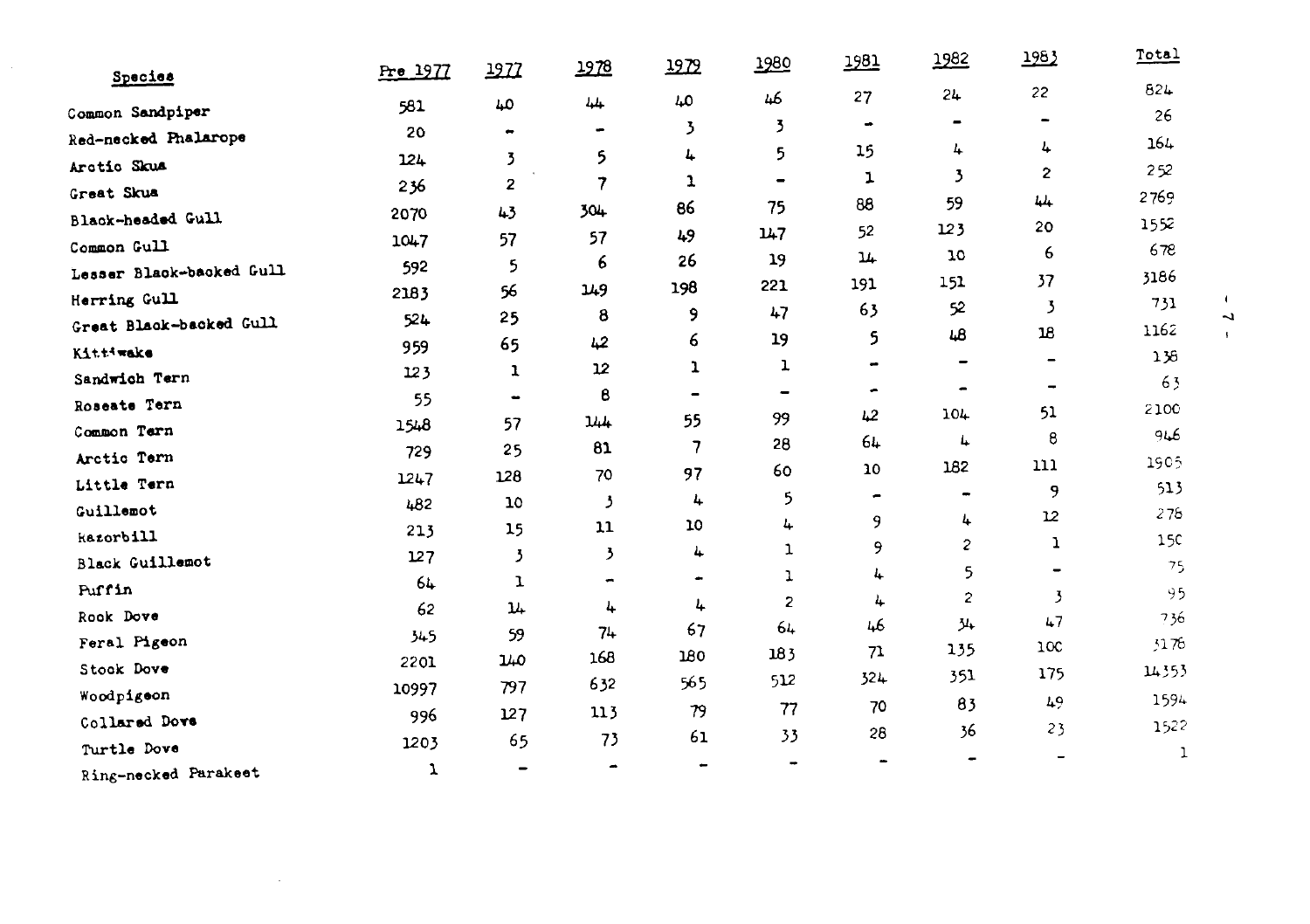| Species                   | Pre 1977 | 1977                     | 1978                         | 1979 | 1980                         | 1981           | 1982                     | 1983              | Total           |
|---------------------------|----------|--------------------------|------------------------------|------|------------------------------|----------------|--------------------------|-------------------|-----------------|
| Cuakoo                    | 920      | 25                       | 42                           | بلبة | 56                           | 29             | 34                       | 47                | 1197            |
| Barn Owl                  | 575      | 28                       | 41                           | 20   | 21                           | 30             | 26                       | 44                | 73 <sub>5</sub> |
| Snowy Owl                 | ı        | $\blacksquare$           | $\qquad \qquad \blacksquare$ | ۰    | $\qquad \qquad \blacksquare$ | $\blacksquare$ | $\overline{\phantom{a}}$ | $\hbox{\small -}$ | $\mathbf{1}$    |
| Little Owl                | 615      | 32                       | 36                           | 34   | 62                           | 21             | 54                       | 32                | 886             |
| Tawny Owl                 | 1943     | 141                      | 138                          | 142  | 173                          | 135            | 146                      | 186               | 3004            |
| Long-eared Owl            | 249      | 16                       | 21                           | 17   | 15                           | 10             | 10                       | 16                | $35 +$          |
| Short-eared Owl           | 83       | 9                        | 6                            | 12   | 3                            | 6              | $\overline{\phantom{a}}$ | $\overline{7}$    | 133             |
| Nightjar                  | 282      | 12                       | 7                            | 15   | 29                           | 45             | 39                       | 35                | 464             |
| Swift                     | 538      | 66                       | 37                           | 26   | 24                           | $\mathbf n$    | 18                       | 12                | 732             |
| Kingfisher                | 226      | 23                       | 16                           | 10   | 13                           | $\mathbf u$    | 7                        | 11                | 317             |
| Hoopoe                    | ı        | $\qquad \qquad$          | $\overline{\phantom{a}}$     | -    | -                            |                | -                        | -                 | ı               |
| Wryneok                   | 15       | $\blacksquare$           | ı                            | ۰    | ı                            |                | $\overline{\phantom{0}}$ |                   | $\overline{17}$ |
| Green Woodpecker          | 164      | $\overline{\phantom{a}}$ | 8                            | 3    | 6                            | 3              | 8                        | ı                 | 200             |
| Great Spotted Woodpecker  | 303      | 31                       | 47                           | 26   | 31                           | 20             | 24                       | 15                | 497             |
| Lesser Spotted Woodpecker | 66       | 10                       | $\overline{7}$               | 4    | 4                            | 3              | $\blacksquare$           | 3                 | 97              |
| Woodlark                  | 129      | 19                       | 21                           | 6    | 38                           | 65             | 14                       | 14                | 506             |
| Skylark                   | 3590     | 255                      | 293                          | 219  | 111                          | 80             | 47                       | 121               | 4716            |
| Sand Martin               | 431      | 110                      | 10                           | 11   | 7                            | 26             | 28                       | 10                | 633             |
| Swallow                   | 17725    | 1287                     | 1515                         | 1238 | 1378                         | 653            | 767                      | 620               | 25183           |
| House Martin              | 1644     | 192                      | 145                          | 195  | 121                          | 86             | 58                       | 47                | 2486            |
| Tree Pipit                | 721      | 39                       | 36                           | 38   | 34                           | 29             | 38                       | 31                | 966             |
| Meadow Pipit              | 3696     | 290                      | 374                          | 305  | 324                          | 169            | 173                      | 208               | 5539            |
| Rook Pipit                | 333      | 18                       | 13                           | 8    | $\overline{7}$               | 9              | 10                       | 4                 | 402             |
| Yellow Wagtail            | 568      | 28                       | 28                           | 21   | 28                           | 21             | 24                       | 8                 | 726             |
| Grey Wagtail              | 1682     | 121                      | 166                          | 122  | 202                          | 170            | 51                       | 86                | 2600            |
| Pied Wagtail              | 3238     | 307                      | 275                          | 206  | 247                          | 512            | 160                      | 115               | 5060            |

 $\mathbf{L}$  $\pmb{\mathcal{X}}$ 

 $\mathbf{L}$ 

 $\Delta\phi$  . The second  $\phi$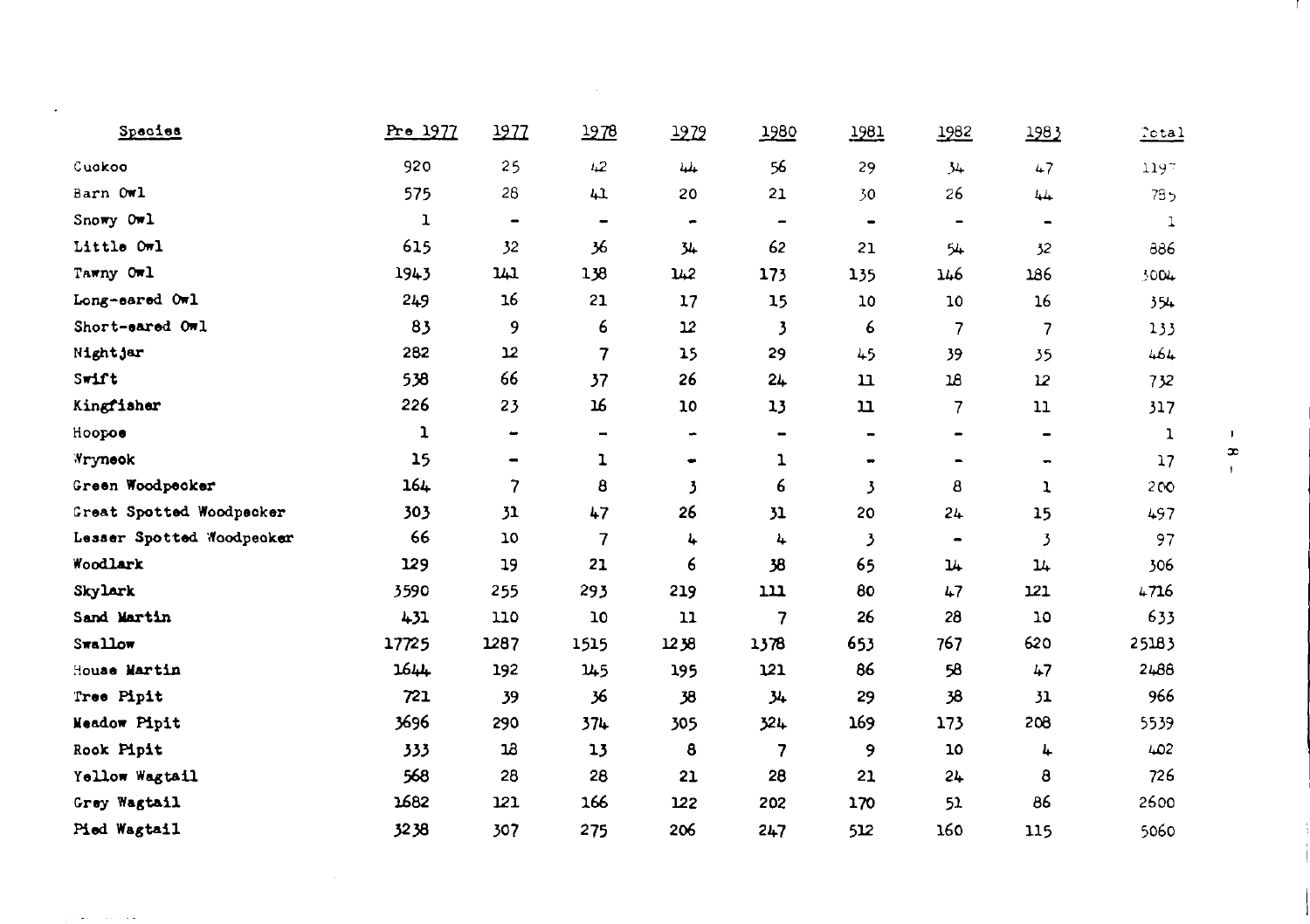| <u>opecies</u>        | Pre 1977    |                |                |                         |                          |                          |                          |                          |                |              |
|-----------------------|-------------|----------------|----------------|-------------------------|--------------------------|--------------------------|--------------------------|--------------------------|----------------|--------------|
| Dipper                |             | 1977           | <u> 1978</u>   | 1979                    | 1980                     | 1981                     | 1982                     |                          |                |              |
| Wren                  | 214         | $-213$         | 175            | 132                     | 255                      |                          |                          | <u> 1983</u>             | $Total$        |              |
| Dunnook               | 7447        | 402            | 461            | 169                     | 299                      | 213                      | 201                      | 268                      | 3601           |              |
| Robin                 | 19919       | 746            | 808            | 594                     | 462                      | 308                      | 124                      | 210                      | 9420           |              |
| Nightingale           | 10366       | 601            | 487            | 352                     | 436                      | 529                      | 294                      | 267                      | 23619          |              |
| Bluethroat            | 265         | 8              | 4              | 5                       | 15                       | 440                      | 235                      | 207                      | 13124          |              |
| <b>Black Redstart</b> | ı           | $\bullet$      | $\blacksquare$ |                         | $\blacksquare$           | 7                        | 10                       | 5                        | 319            |              |
| Redstart              | 54          | 26             | 1              | $\overline{c}$          | 13                       | $\blacksquare$           |                          |                          | $\mathbf{1}$   |              |
| Whinchat              | 2028        | 85             | 105            | 148                     | 133                      | 7                        | 4                        | 1                        | 106            |              |
| Stonechat             | 665         | 52             | 55             | 56                      | 60                       | 133<br>56                | 146                      | 83                       | 2861           |              |
| <b>Wheatear</b>       | 1188        | 110            | 76             | 32                      | 54                       |                          | 50                       | 63                       | 1057           |              |
| Ring Ousel            | 877         | 180            | 147            | 131                     | 128                      | 45<br>103                | 34                       | 44                       | 1583           | $\mathbf{I}$ |
| Blackbird             | 620         | 35             | 38             | 45                      | 68                       | 40                       | 25                       | 114                      | 1705           | $\bullet$    |
| Fieldfare             | 79503       | 3099           | 3351           | 2799                    | 2537                     | 2354                     | 39                       | 43                       | 928            | J.           |
| Song Thrush           | ı           | $\blacksquare$ | $\bullet$      |                         | $\blacksquare$           | -                        | 1492                     | 1336                     | 96471          |              |
| Redwing               | '50527      | 1729           | 1666           | 1294                    | 1135                     | 1604                     | $\blacksquare$           | $\blacksquare$           | 1              |              |
| Mistle Thrush         | 30          | $\blacksquare$ | $\overline{2}$ | ı                       | $\overline{\phantom{a}}$ | 10                       | 917                      | 648                      | 59520          |              |
| Grasshopper Warbler   | 3809        | 246            | 214            | 187                     | 217                      | 144                      | $\overline{2}$           | 4                        | 56             |              |
| Savi's Warbler        | 188         | 3              | 3              | 12                      | 4                        | 7                        | 142                      | 101                      | 5060           |              |
| Sedge Warbler         | 2           | ۰              | $\blacksquare$ | $\bullet$               | $\overline{\phantom{a}}$ | $\overline{\phantom{a}}$ | 3                        | 8                        | 228            |              |
| Marsh Warbler         | 2164        | 93             | 70             | 48                      | 97                       | 96                       | $\overline{\phantom{a}}$ | $\overline{\phantom{a}}$ | $\overline{2}$ |              |
| Reed Warbler          | 93          | 5              | 5              | $\qquad \qquad \bullet$ | 1                        | $\mathbf{z}$             | 117                      | 70                       | 2755           |              |
| Dartford Warbler      | 5055<br>138 | 311            | 449            | 416                     | 317                      | 215                      | $\blacksquare$<br>164    | ۰                        | 106            |              |
| Lesser Whitethroat    | 429         | 5              | 8              | 4                       | 7                        | 5                        | 5                        | 146                      | 7073           |              |
| Whitethroat           | 3660        | 30             | 25             | 14                      | 11                       | 15                       | 18                       | 10                       | 132            |              |
| Garden Warbler        | 776         | 103            | 57             | 78                      | 62                       | 78                       | 80                       | 13                       | 555            |              |
|                       |             | 30             | 22             | 23                      | 40                       | 17                       | 24                       | 106                      | 4224           |              |
|                       |             |                |                |                         |                          |                          |                          | 45                       | 977            |              |

 $\label{eq:1} \mathcal{L}^{(2)}(t) = \mathcal{L}^{(2)}(t) \left( \mathcal{L}^{(2)}(t) \right) \left( \mathcal{L}^{(2)}(t) \right)$ 

 $\mathcal{L}^{\mathcal{L}}(\mathcal{L}^{\mathcal{L}})$  and  $\mathcal{L}^{\mathcal{L}}(\mathcal{L}^{\mathcal{L}})$  and  $\mathcal{L}^{\mathcal{L}}(\mathcal{L}^{\mathcal{L}})$  and  $\mathcal{L}^{\mathcal{L}}(\mathcal{L}^{\mathcal{L}})$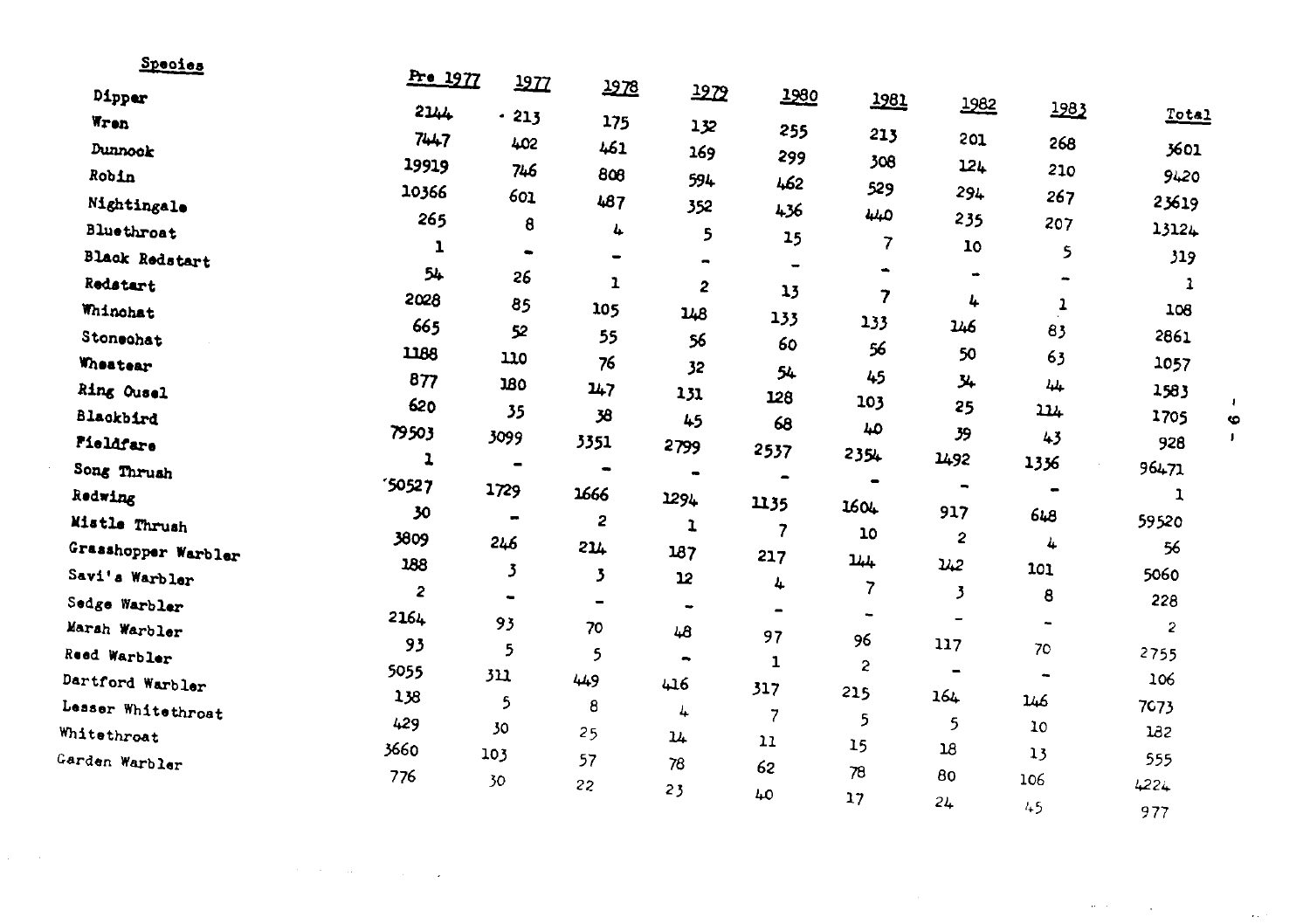| Species                | Pre 1977       | 1977                         | 1978                         | 1979                     | 1980                         | 1981                     | 1982                     | 1983                     | $T_{0.11}$        |
|------------------------|----------------|------------------------------|------------------------------|--------------------------|------------------------------|--------------------------|--------------------------|--------------------------|-------------------|
| Blackcap               | 1295           | 82                           | 53                           | 60                       | 75                           | 56                       | 75                       | 62                       | 17 <sub>2</sub>   |
| Mood Warbler           | 698            | 22                           | 32                           | 42                       | 53                           | 71                       | 10 <sub>3</sub>          | 101                      | 1122              |
| Chiffohaff             | 976            | 47                           | 50                           | 45                       | 61                           | 65                       | 50                       | 28                       | 1302              |
| Willow Warbler         | 5863           | 420                          | 249                          | 248                      | 307                          | 335                      | 327                      | 306                      | 5C <sub>2</sub> 5 |
| Goldcrest              | 427            | 21                           | 15                           | $\overline{7}$           | 11                           | 26                       | 13                       | 1 <sup>2</sup>           | 5.5               |
| Firecrest              | $\overline{c}$ | $\hbox{ }$                   | $\qquad \qquad \blacksquare$ | $\overline{\phantom{a}}$ | $\blacksquare$               | $\overline{\phantom{a}}$ | $\overline{\phantom{a}}$ | $\overline{\phantom{a}}$ | 2                 |
| Spotted Flycatcher     | 5074           | 276                          | 288                          | 254                      | 240                          | 260                      | 197                      | 157                      | 6746              |
| Pied Flycatcher        | 6321           | 706                          | 683                          | 678                      | 761                          | 684                      | 486                      | 573                      | 10656             |
| Bearded Tit            | 32             | $\overline{\mathbf{c}}$      | $\overline{\mathcal{L}}$     | $\overline{\phantom{a}}$ | 4                            | ı                        | $\mathbf{1}$             | 2                        | 44                |
| Long-tailed Tit        | 2182           | 168                          | 156                          | 70                       | 79                           | 77                       | 85                       | 61                       | 2878              |
| Marsh Tit              | 605            | 33                           | 36                           | 23                       | 30                           | 28                       | 29                       | 22                       | 806               |
| Willow Tit             | 230            | 14                           | $\mathbf{u}$                 | 5                        | 9                            | 11                       | 11                       | $\overline{7}$           | 296               |
| Crested Tit            | 37             | 8                            | 9                            | 8                        | 16                           | 12                       | 25                       | 20                       | 135               |
| Coal Tit               | 2493           | 85                           | 94                           | 88                       | 82                           | 81                       | 73                       | 83                       | 3079              |
| Blue Tit               | 21473          | 1406                         | 1454                         | 1524                     | 1738                         | 2043                     | 1282                     | 1288                     | 32208             |
| Great Tit              | 12880          | 845                          | 1149                         | 1045                     | 1193                         | 1389                     | 811                      | 1064                     | 20376             |
| Nuthatoh               | 603            | 49                           | 84                           | 44                       | 69                           | 70                       | 47                       | $\mathcal{R}$            | 1038              |
| Treecreeper            | 1034           | 69                           | 52                           | 39                       | 44                           | 40                       | 66                       | 46                       | 1390              |
| Short-toed Treeoreeper | ı              | $\qquad \qquad \blacksquare$ | $\blacksquare$               | $\blacksquare$           | $\qquad \qquad \blacksquare$ | $\blacksquare$           | -                        | $\overline{\phantom{a}}$ | ı                 |
| Red-backed Shrike      | 234            | ٠                            | $\qquad \qquad \blacksquare$ | ı                        | ı                            | $\overline{\phantom{a}}$ | $\overline{\phantom{a}}$ |                          | 236               |
| Jay                    | 791            | 45                           | 30                           | 37                       | 33                           | 16                       | 29                       | 33                       | 1012              |
| Magpie                 | 2407           | 208                          | 211                          | 183                      | 152                          | 98                       | 115                      | 130                      | 3504              |
| Chough                 | 109            | 5                            | $\mathbf{u}$                 | ı                        | 6                            | $\mathbf{1}$             | 43                       | 52                       | 236               |
| Jackdaw                | 2335           | 93                           | 90                           | 88                       | 88                           | 55                       | 71                       | 176                      | 2996              |
| Rook                   | 1956           | 110                          | 174                          | 106                      | 97                           | 34                       | 56                       | 22                       | 2555              |
| Carrion Crow           | 2572           | 184                          | 151                          | 164                      | 120                          | 80                       | 81                       | 67                       | 3419              |
| Hooded Crow            | 282            | 47                           | 16                           | 24                       | 12                           | 31                       | 30                       | 45                       | 487               |

 $-$ 

and the contract of the con-

\_\_\_

 $-$ 

\_

 $\frac{1}{2}$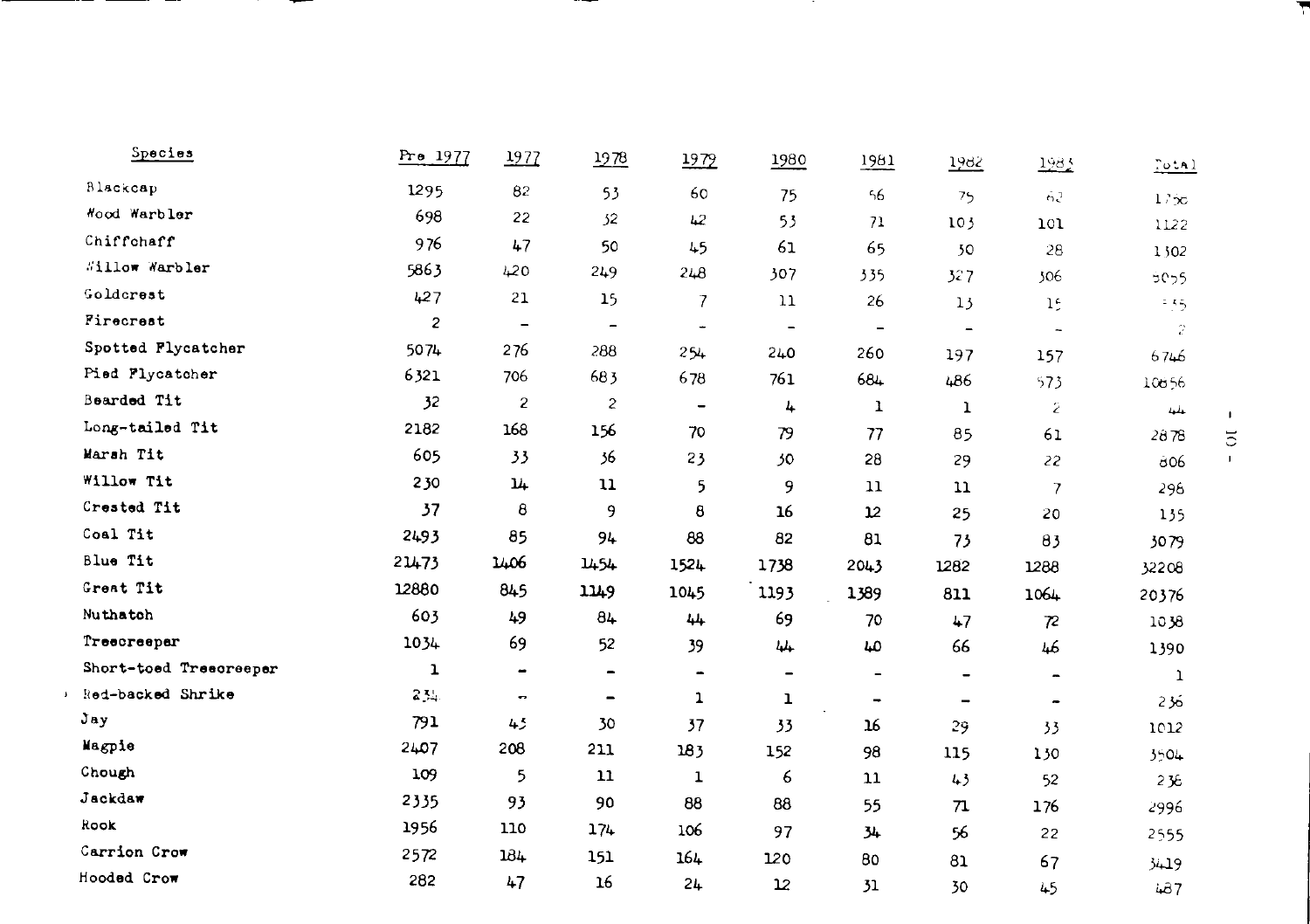| Species          | Pre 1977 | 1977                     | 1978                     | 1979                     | 1980 | 1981                         | 1982 | 1983           | Total |
|------------------|----------|--------------------------|--------------------------|--------------------------|------|------------------------------|------|----------------|-------|
| Raven            | 1148     | 39                       | 50                       | 36                       | 32   | 32                           | 54   | 68             | 1459  |
| Starling         | 6010     | 406                      | 427                      | 388                      | 435  | 387                          | 245  | 206            | 8504  |
| House Sparrow    | 7923     | 236                      | 219                      | 163                      | 191  | 134                          | 98   | 84             | 9048  |
| Tree Sparrow     | 8751     | 422                      | 685                      | 495                      | 283  | 300                          | 141  | 148            | 11225 |
| Chaffinch        | 11242    | 500                      | 306                      | 413                      | 371  | 424                          | 282  | 314            | 13852 |
| Greenfinch       | 8864     | 314                      | 265                      | 198                      | 230  | 257                          | 205  | 75             | 10409 |
| Goldfinch        | 1741     | 191                      | 76                       | 46                       | 62   | 44                           | 39   | 26             | 2225  |
| Siskin           | 19       | ı                        | 1                        | $\overline{c}$           | 2    | 3                            | ı    | 4              | 33    |
| Linnet           | 17196    | 700                      | 775                      | 450                      | 430  | 410                          | 317  | 225            | 20503 |
| Twite            | 614      | 13                       | 11                       | 16                       | 32   | 8                            | 7    | 5              | 706   |
| Redpoll          | 819      | 90                       | 36                       | 26                       | 35   | 43                           | 12   | $+3$           | 1060  |
| Common Crossbill | 31       | 4                        | $\overline{c}$           | 3                        | 3    | 8                            | 4    | 8              | 53    |
| Bullfinch        | 3614     | 154                      | 108                      | 76                       | 114  | 100                          | 73   | 54             | 4293  |
| Hawfinch         | 74       | ı                        | ı                        | ı                        | 4    | 2                            | ı    | $\blacksquare$ | 34    |
| Snow Bunting     | 8        | $\overline{\phantom{0}}$ | ı                        | $\overline{\phantom{a}}$ | -    | $\qquad \qquad \blacksquare$ | -    | $\blacksquare$ | ٩     |
| Yellowhammer     | 4052     | 136                      | 136                      | 120                      | 128  | 108                          | 127  | 104            | 4911  |
| Cirl Bunting     | 52       | $\overline{\mathbf{c}}$  | $\overline{\phantom{0}}$ | $\overline{\phantom{a}}$ |      | -                            |      | 1              | 55    |
| Reed Bunting     | 4731     | 248                      | 224                      | 162                      | 140  | 138                          | 110  | 108            | 5861  |
| Corn Bunting     | 248      | 7                        | 3                        | $\overline{\mathbf{c}}$  | 4    | 5                            | 5    | 2              | 276   |

 $NOTE:$ 

Totals for 1983 taken at April 1984

 $\lambda$  $\Xi$ 

 $\bar{z}$ 

 $\mathbf{r}$